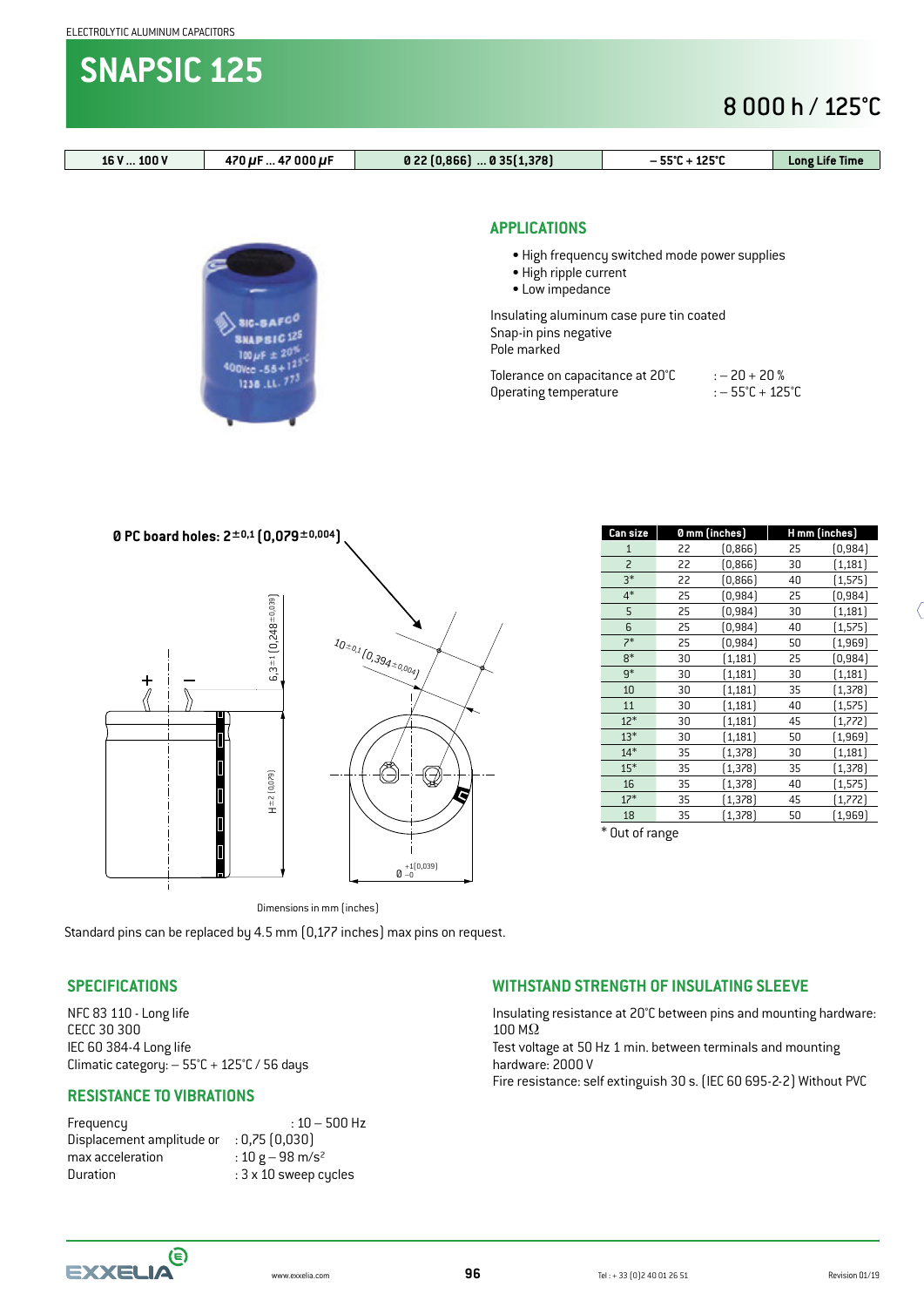# **SNAPSIC 125**

## 8 000 h / 125°C

 $\overline{\mathcal{C}}$ 

| Capacitance  |          | <b>Dimensions</b>    |          |                      | <b>Can size</b> | Tan ò<br>100 Hz               | <b>ESR</b><br>100 Hz +20°C  | Z.<br>10 kHz +20°C | Ш<br>$+20^{\circ}$ C | $\sim$<br>$+125^{\circ}$ C max. |               |                      |
|--------------|----------|----------------------|----------|----------------------|-----------------|-------------------------------|-----------------------------|--------------------|----------------------|---------------------------------|---------------|----------------------|
|              |          | Ø                    |          | н                    |                 | $+20^{\circ}$ C<br>max.       | <b>Typic</b>                | <b>Typic</b>       | $5$ min.<br>max.     | 100 Hz                          | <b>10 kHz</b> | Code                 |
| $[\mu$ F     |          | mm (inches)          |          | mm (inches)          |                 | $(*]$                         | [m $\Omega$ ]               | [m $\Omega$ ]      | [mA]                 | (A)                             | (A)           |                      |
|              |          |                      |          |                      |                 |                               | Rated voltage 16/18 V       |                    |                      |                                 |               |                      |
| 4700         | 22       | [0,866]              | 25       | (0, 984)             | 1               | 20                            | 45                          | 35                 | 0,23                 | 2,7                             | 4,0           | A 718000             |
| 6800         | 22       | [0,866]              | 30       | (1, 181)             | 2               | 22                            | 35                          | 28                 | 0,33                 | 3,2                             | 4,9           | A 718001             |
| 10000        | 25       | [0, 984]             | 30       | (1, 181)             | 5               | 28                            | 30                          | 25                 | 0,48                 | 3,8                             | 5,7           | A 718002             |
| 15000        | 25       | [0, 984]             | 40       | [1, 575]             | 6               | 38                            | 27                          | 19                 | 0,72                 | 4,5                             | 6,7           | A 718003             |
| 22000        | 30       | (1, 181)             | 40       | [1, 575]             | 11              | 41                            | 20                          | 17                 | 1,1                  | 5,8                             | 8,7           | A 718006             |
| 33000        | 35       | [1, 378]             | 40       | [1, 575]             | 16              | 50                            | 16                          | 14                 | 1,6                  | 7,1                             | 11            | A 718007             |
| 47000        | 35       | [1, 378]             | 50       | (1, 969)             | 18              | 62                            | 14                          | 12                 | 2,2                  | 8,3                             | 12            | A 718010             |
|              |          |                      |          |                      |                 |                               | Rated voltage 25/29 V       |                    |                      |                                 |               |                      |
| 3300         | 22       | [0,866]              | 25       | (0,984)              | 1               | 16                            | 50                          | 38                 | 0,25                 | 2,5                             | 3,8           | A 718020             |
| 4700         | 25       | [0, 984]             | 30       | (1, 181)             | 5               | 19                            | 43                          | 31                 | 0,35                 | 3,2                             | 4,7           | A 718022             |
| 6800         | 25       | [0, 984]             | 40       | [1, 575]             | 6               | 19                            | 30                          | 20                 | 0,51                 | 4,3                             | 6,4           | A 718023             |
| 10000        | 30       | (1, 181)             | 35       | [1, 378]             | 10              | 28                            | 30                          | 19                 | 0,75                 | 4,5                             | 6,7           | A 718025             |
| 15000        | 30       | (1, 181)             | 40       | [1, 575]             | 11              | 31                            | 22                          | 17                 | 1,1                  | 5,5                             | 8,3           | A 718026             |
| 22000        | 35       | [1, 378]             | 50       | (1, 969)             | 18              | 41                            | 20                          | 16                 | 1,7                  | 7,0                             | 10            | A 718028             |
| 33000        | 35       | (1, 378)             | 50       | (1, 969)             | 18              | 56                            | 18                          | 14                 | 2,4                  | 7,3                             | 11            | A 718030             |
|              |          |                      |          |                      |                 |                               | Rated voltage 40/46 V       |                    |                      |                                 |               |                      |
| 2200         | 22       | [0,866]              | 30       | (1, 181)             | 2               | 12                            | 60                          | 45                 | 0,26                 | 2,5                             | 3,7           | A 718041             |
| 3300         | 25       | [0, 984]             | 30       | (1, 181)             | 5               | 13                            | 42                          | 32                 | 0,40                 | 3,2                             | 4,8           | A 718042             |
| 4700         | 25       | [0, 984]             | 40       | [1, 575]             | 6               | 15                            | 33                          | 24                 | 0,56                 | 4,1                             | 6,1           | A 718043             |
| 6800         | 30       | (1, 181)             | 35       | (1, 378)             | 10              | 19                            | 30                          | 21                 | 0,82                 | 4,5                             | 6,7           | A 718045             |
| 10000        | 35       | (1, 378)             | 40       | [1, 575]             | 16              | 26                            | 28                          | 19                 | 1,2                  | 5,4                             | 8,0           | A 718047             |
| 15000        | 35       | [1, 378]             | 50       | (1, 969)             | 18              | 31                            | 22<br>20                    | 16<br>14           | 1,8                  | 6,6                             | 10            | A 718048             |
| 22000        | 35       | (1, 378)             | 50       | (1, 969)             | 18              | 41                            |                             |                    | 2,6                  | $\overline{\phantom{a}}$        | 10            | A 718050             |
| 1500         | 22       | (0,866)              | 25       | (0, 984)             | 1               | 10                            | Rated voltage 50/58 V<br>70 | 60                 | 0,23                 | 2,1                             | 3,2           | A 718060             |
| 2200         | 25       | [0,984]              | 30       | (1, 181)             | 5               | 9                             | 45                          | 38                 | 0,33                 | 3,1                             | 4,6           | A 718062             |
| 3300         | 25       | [0, 984]             | 40       | [1, 575]             | 6               | 10                            | 32                          | 27                 | 0,50                 | 4,1                             | 6,2           | A 718063             |
| 4700         | 30       | [1,181]              | 35       | (1, 378)             | 10              | 13                            | 30                          | 22                 | 0,71                 | 4,5                             | 6,7           | A 718065             |
| 6800         | 30       | [1,181]              | 40       | [1, 575]             | 11              | 17                            | 27                          | 21                 | 1,0                  | 5,0                             | 7,5           | A 718066             |
| 10000        | 35       | [1, 378]             | 50       | [1,969]              | 18              | 21                            | 22                          | 17                 | 1,5                  | 6,6                             | 10            | A 718068             |
| 15000        | 35       | [1, 378]             | 50       | (1, 969)             | 18              | 28                            | 20                          | 14                 | 2,3                  | $\overline{z}$                  | 10            | A 718070             |
|              |          |                      |          |                      |                 |                               | Rated voltage 63/72 V       |                    |                      |                                 |               |                      |
| 1000         | 22<br>25 | [0,866]              | 30       | (1, 181)             | 2<br>5          | $\overline{\phantom{a}}$<br>8 | 60                          | 46                 | 0,19                 | 2,5                             | 3,7           | A 718081             |
| 1500<br>2200 | 25       | [0, 984]<br>[0, 984] | 30<br>40 | (1, 181)<br>(1, 575) | 6               | 8                             | 50<br>35                    | 43<br>30           | 0,28<br>0,42         | 2,9<br>3,9                      | 4,4<br>5,9    | A 718082<br>A 718083 |
| 2700         | 25       | [0,984]              | 40       | [1, 575]             | 6               | 8                             | 30                          | 25                 | 0,51                 | 4,3                             | 6,4           | A 718084             |
| 3300         | 30       | [1,181]              | 40       | [1, 575]             | 11              | 9                             | 30                          | 22                 | 0,62                 | 5,2                             | 7,8           | A 718086             |
| 4700         | 35       | (1, 378)             | 40       | [1, 575]             | 16              | 12                            | 28                          | 20                 | 0,89                 | 5,4                             | 8,0           | A 718087             |
| 6800         | 35       | [1, 378]             | 50       | (1, 969)             | 18              | 16                            | 25                          | 19                 | 1,3                  | 6,2                             | 9,3           | A 718088             |
| 10000        | 35       | [1, 378]             | 50       | [1, 969]             | 18              | 22                            | 23                          | 18                 | 1,9                  | 6,5                             | 9,7           | A 718090             |
|              |          |                      |          |                      |                 |                               | Rated voltage 100/115V      |                    |                      |                                 |               |                      |
| 470          | 22       | [0, 866]             | 30       | (1, 181)             | 2               | 8                             | 190                         | 130                | 0,14                 | 1,4                             | 2,1           | A 718101             |
| 680          | 25       | (0, 984)             | 30       | (1, 181)             | 5               | 10                            | 150                         | 100                | 0,20                 | 1,7                             | 2,5           | A 718102             |
| 1000         | 25       | (0, 984)             | 40       | [1, 575]             | 6               | 10                            | 100                         | 70                 | 0,30                 | 2,3                             | 3,5           | A 718103             |
| 1500         | 30       | (1, 181)             | 35       | (1, 378)             | $10\,$          | 10                            | 70                          | 54                 | 0,45                 | 2,9                             | 4,4           | A 718105             |
| 2200         | 35       | (1, 378)             | 40       | [1, 575]             | 16              | $12$                          | 60                          | 46                 | 0,66                 | 3,7                             | 5,5           | A 718107             |
| 3300         | 35       | (1, 378)             | 50       | (1, 969)             | 18              | $17\,$                        | 55                          | 42                 | 1,0                  | 4,2                             | 6,3           | A 718108             |
| 4700         | 35       | (1, 378)             | 50       | (1, 969)             | $18\,$          | 22                            | $50\,$                      | 38                 | 1,4                  | 4,4                             | 6,6           | A 718110             |

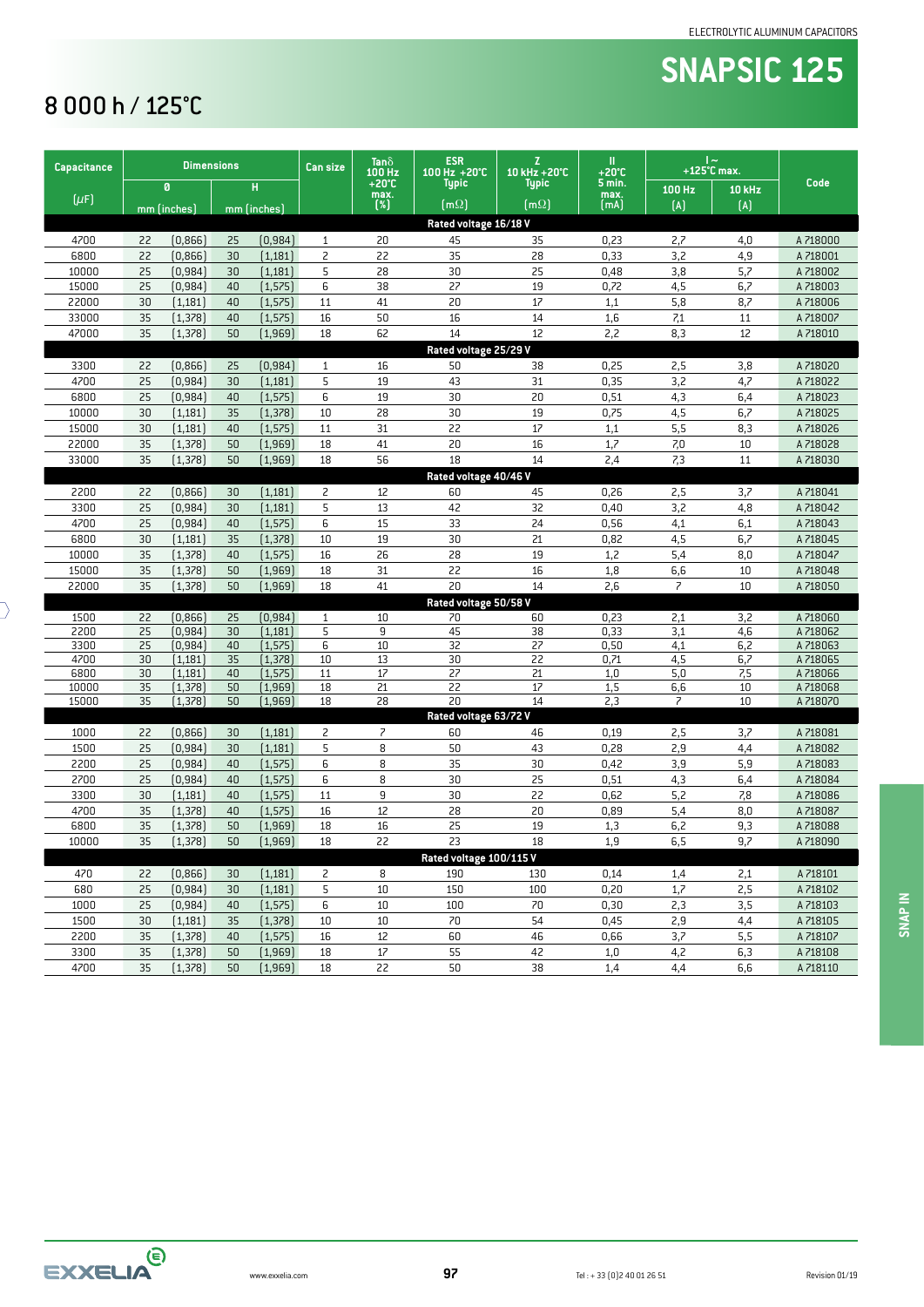**SNAPSIC 125**

## 8 000 h / 125°C

#### **EXPECTED LIFE**

as a function of temperature and ripple current

#### **PERMISSIBLE RIPPLE CURRENT I (R.M.S. VALUE)**

versus frequency ƒ:

I ~: permissible r.m.s. current at 100 Hz

| $0.8 \times 1$ ~ |  | $\sim$ 1,2xl~ 1,3xl~ 1,35xl~ 1,5xl~ 1,6xl~ |  |
|------------------|--|--------------------------------------------|--|



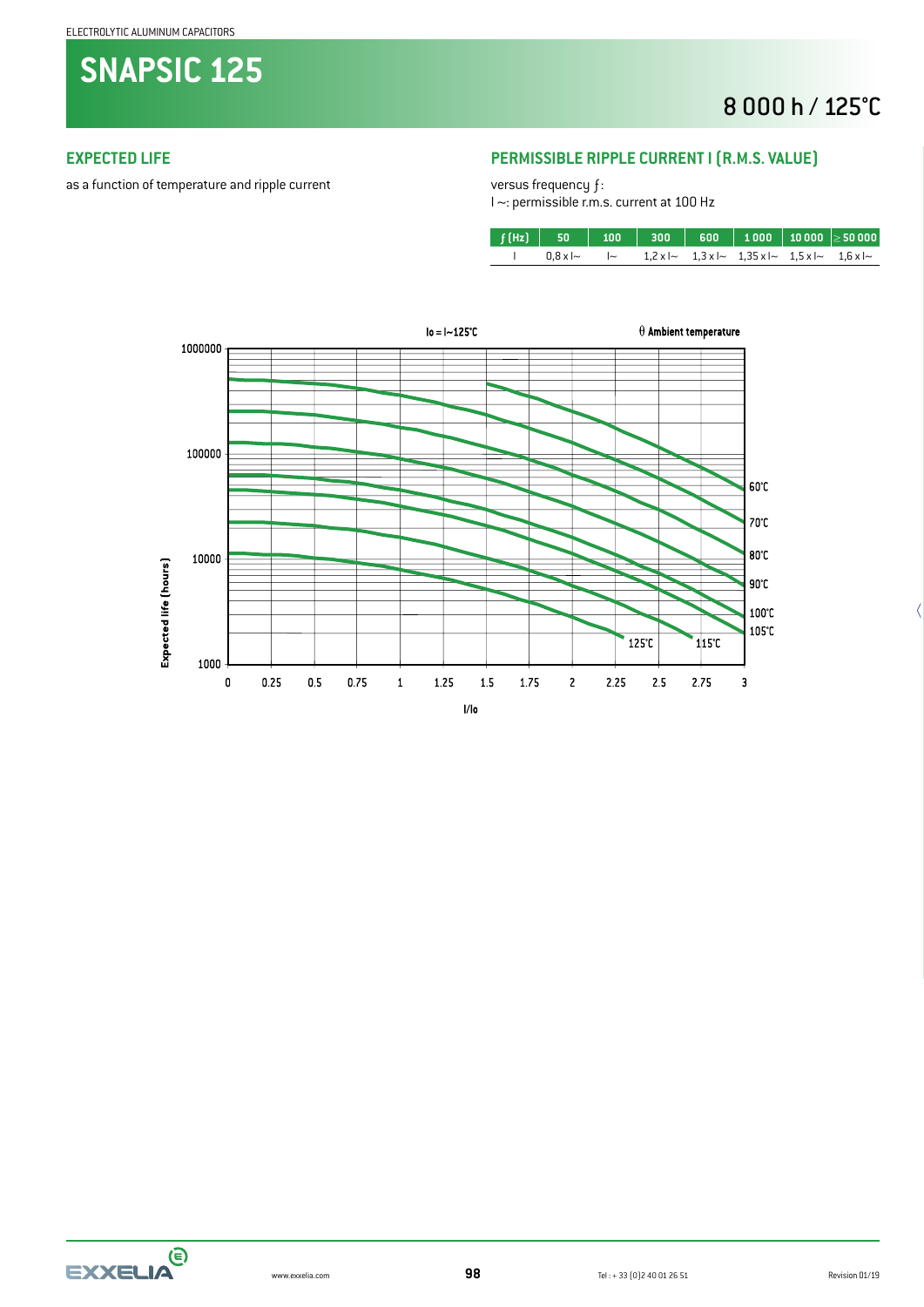#### **1. BASIC CONSTRUCTION**

Structure of an electrolytic aluminum capacitor is shown hereunder:



- **1.** Anode: aluminum foil
- **2.** Dielectric: aluminum oxide
- **3.** Papers spacers impregnated with electrolyte
- **4.** Ionic conduction assumed by electrolyte
- **5.** Cathode: aluminum foil

The positive plate is an etched aluminum foil covered with alumina which is the dielectric of the capacitor.

The negative plate is constituted by a second aluminum foil which serves as a current supply, and by electrolyte-impregnated papers lauers.

The metal used for anode is a  $\geq$  99,98 % grade aluminum.

The dielectric has a thickness of 13 Å / V.

The aluminum used for the cathode is a  $\geq$  98 % grade aluminum covered with a dielectric layer with a thickness of about 40 Å.

#### **2. DIAGRAM OF THE EQUIVALENT CIRCUIT**



CA = Capacitance of the anode

CK = Capacitance of the cathode

Rp = Parallel resistance due to the aluminum oxide f Ilms.

RL = Series resistance of connections, plates and impregnated spacer.

Ls = Inductance of winding and connections.

A standard simplified diagram is.



Cs is the series capacitance of both anode and cathode capacitances. Electrolytic aluminum capacitors are naturally polarized because of the insulating f Ilm on the anode. Given the very thin aluminum oxide layer, a reversed voltage should not exceed 1.5 V when there is energy supply.

Short duration reverse voltages can be absorbed by special construction, second anode replacing the former cathode.

#### **3. CAPACITORS MARKING**

#### **3.1. ARTICLE CODE (ON EACH PACKAGING)**

A followed by 6 figures number. First 3 positions are specific of the range. (Ex. A 745xxx for a FELSIC 85 BD)

| 140 FELSIC in bank      | 741 FELSIC 125 FRS BD   |
|-------------------------|-------------------------|
| 701 PRORELSIC 125       | $ex$ 731)               |
| 703 PRORELSIC 125       | 742 PRORELSIC 105 TFRS  |
| 704 SNAPSIC             | 743 PRORELSIC 105 TFRS  |
| 705 SNAPSIC 105         | 744 FELSIC 85 BC        |
| 706 FELSIC HP BC - BD   | FELSIC 85 LP            |
| 708 PRORELSIC 145       | 745 FELSIC 85 BD        |
| 710 CUBISIC             | 746 FELSIC 85 M BC      |
| 711 PROMISIC 031        | 747 FELSIC 85 M BD      |
| 712 CUBISIC LP          | 748 SICAL CO 42 - SICAL |
| 713 SNAPSIC 105 LP      | 749 SICAL CO 42 - SICAL |
| 714 SNAPSIC 4P          | 750 CUBISIC 125         |
| 715 SNAPSIC 105 4P      | 756 FELSIC 105 BC       |
| 716 SNAPSIC HV          | FELSIC 105 LP           |
| 717 SNAPSIC HC          | 757 FELSIC 105 BD       |
| 718 SNAPSIC 125         | 760 FELSIC HC BC        |
| 721 RELSIC 033          | 761 FELSIC HC BD        |
| 722 CIFRS               | 762 FELSIC 105 TFRS BC  |
| 723 CIFRS               | 763 FELSIC 105 TFRS BD  |
| 728 FELSIC 039 (ex 727) | 764 FELSIC HV BC        |
| <b>FELSIC DI</b>        | 765 FELSIC HV BD        |
| 738 FELSIC 037 (ex 737) | 775 VACSIC              |
| 740 FELSIC 125 FRS BC   | 774 VACSIC 150          |
| (ex 731)                | 776 ALSIC 20G           |
|                         | ALSIC 145 20G           |

In FELSIC ranges, article code without first letter A, is printed on each capacitor.

a Figure 9 in fourth position shows a special product.

#### **3.2. BATCH (ON EACH CAPACITOR).**

3 figures or 6 figures

**3.3. DATE (ON EACH CAPACITOR IF APPLICABLE)**

4 figures (year-week)

#### **4. ELECTRICAL CHARACTERISTICS**

#### **4.1. RATED CAPACITANCE C<sub>R</sub>**

The rated capacitance is defined at 100 Hz and at ambient temperature.

#### **4.2. RATED VOLTAGE UR**

 $U_R$  is the maximum DC voltage which may be applied in continuous operation.

When applying a superimposed alternating voltage, the peak value of the resulting waveform should not exceed the rated voltage.

#### **4.3. PEAK VOLTAGE Up**

Up is the maximum repetitive voltage which can be applied within short periods.

Defined in CECC 30 300 and IEC 60 384-4:

1000 cycles of 30 s charge followed by a no load period of 5 min. 30 s with upper category temperature.

> Up ≤ 1,15 U<sub>R</sub> (U<sub>R</sub> ≤ 315 V)  $Up \le 1,10$  U<sub>R</sub>  $[U_R > 315$  V]

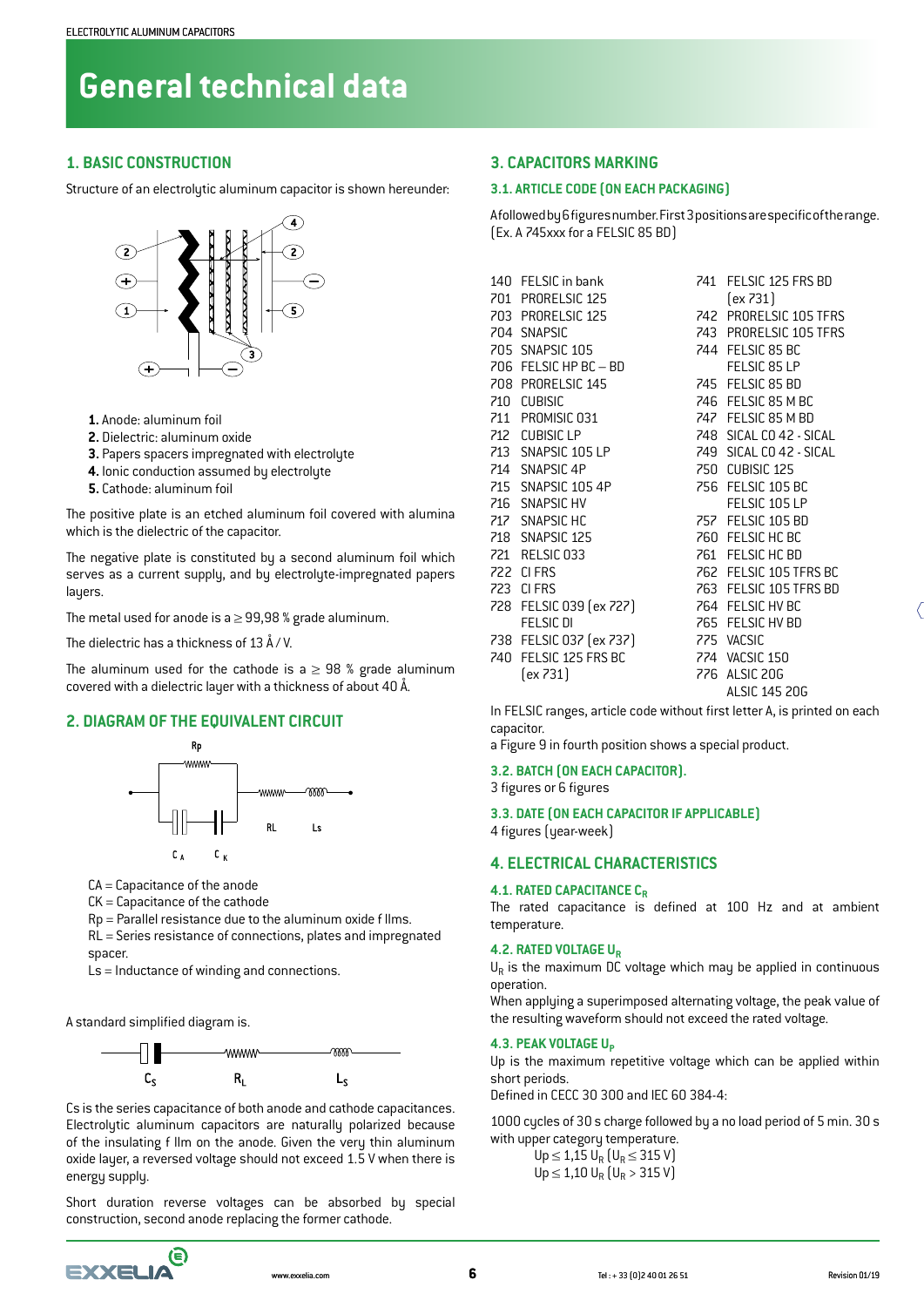**4.4. DISSIPATION FACTOR TAN**

The dissipation or loss factor is defined by its tangent  $\text{Tan} \delta$ 



Z Capacitor impedance

Cs

F

#### **4.5. EQUIVALENT SERIES RESISTANCE ESR**

The relation between ESR and dissipation factor Tan $\delta$  is given in  $\S$  4.4.

#### **4.6. IMPEDANCE Z - INDUCTANCE L**

The impedance is given by:

$$
Z = \sqrt{R^2 + \left(L\omega \frac{-1}{C\omega}\right)^2}
$$

L inductance. Generally  $L = 5$  to 20 nH



Z and ESR as function of frequency typically follows the chart:

#### **4.7. PERMISSIBLE RIPPLE CURRENT (I r.m.s.) I~**

The current is defined at the maximum climatic category and at 100 Hz. It is the root mean square value r.m.s. The value  $I_0$  is the rated value for calculations of expected life up to 3  $I_0$ .

#### **4.8. LEAKAGE CURRENT Il**

Il is measured at 20°C after a 5 min. polarization under rated voltage.

For  $C_R$  in  $\mu$ F and  $U_R$  in V:  $II \leq 0.01$  C<sub>R</sub> U<sub>R</sub> or  $1 \mu A^*$ when  $C_R U_R \leq 1000 \mu C$  $II ≤ 0,006 C_R U_R + 4 μA$ when  $C_R U_R > 1000 \mu C$ For  $U_R > 350 V_{DC}$  it can be specified: with  $K = 4$ , 6 or 8 or  $II ≤ 0,3$   $(C_R U_R)^{0,7} + 4 \mu A$  (CECC 30 300) \* Whichever is the greater

#### **4.9. CHARACTERISTICS**

Versus temperature (typical values).

#### **4.9.1. Capacitance drift**

Versus temperature



#### **4.9.2. ESR and Z drifts at 100 Hz** Versus temperature



Versus temperature





**7**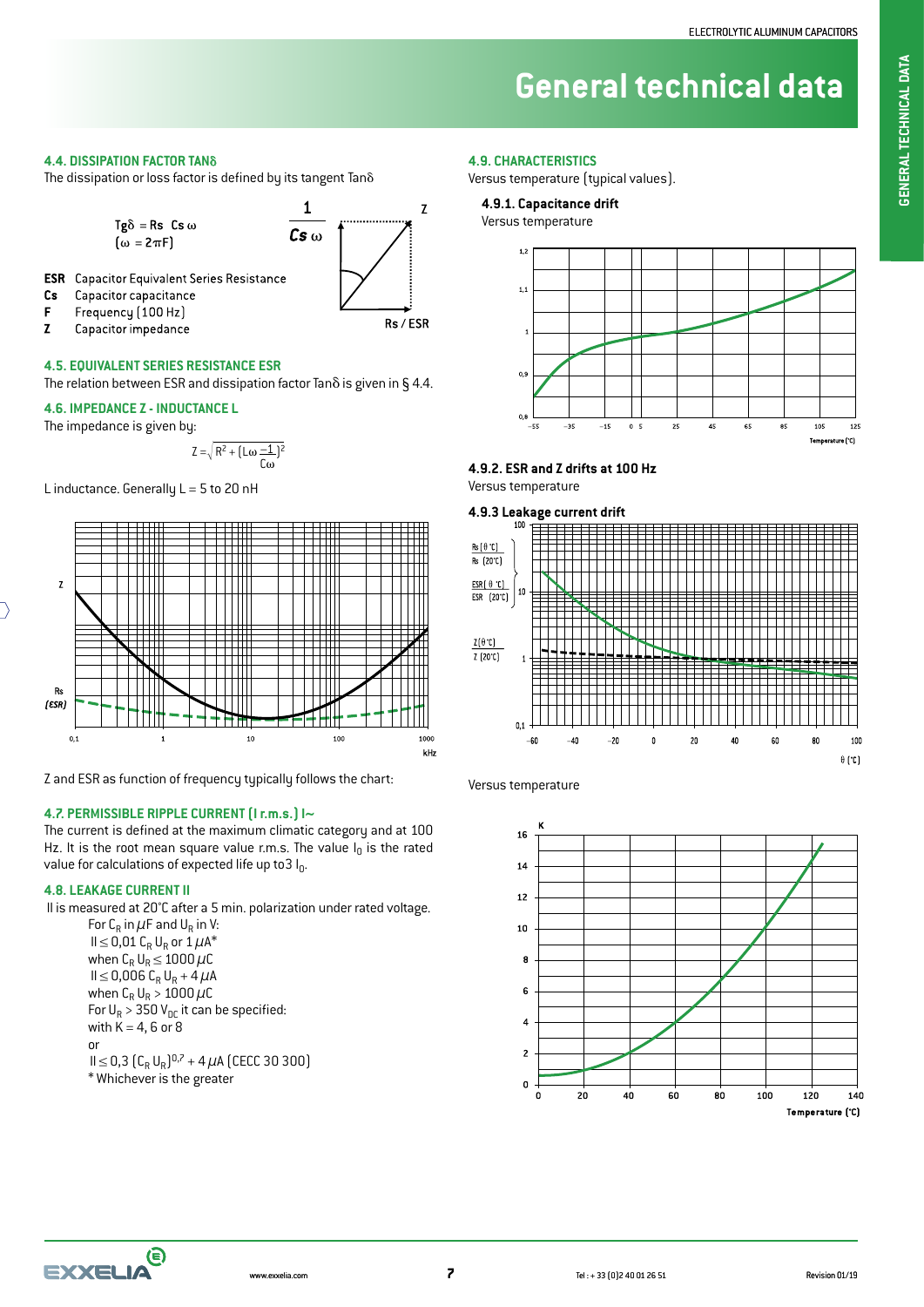#### **5. SPECIFICATION TO APPLY**

Electrolytic aluminum capacitors are defined in:

- NF and UTE French national standard
- CECC European specifications
- IEC international specifications

Quality insurance procedures are described in these specifications.

|                                                                                                  | <b>French</b>                                           | <b>European</b>                                                                | <b>International</b>            |
|--------------------------------------------------------------------------------------------------|---------------------------------------------------------|--------------------------------------------------------------------------------|---------------------------------|
| Generic specification<br><b>Fixed capacitors</b>                                                 | NF C 83 100                                             | CECC 30,000<br>EN 130 000                                                      | IEC 60 384 -1<br>OC 300 000     |
| Sectional specification<br>Electrolytic aluminum capacitors                                      | NF C 83 110                                             | CECC 30 300                                                                    | IEC 60 384 - 4<br>C300300       |
| Blank deta II specification -<br>Electrolytic aluminum capacitors<br>with non solid electrolyte. | UTE 83 110                                              | CECC 30 301                                                                    | IEC 60 384 - 4 -1<br>OC 300 301 |
| Blank deta II specifications                                                                     | CECC 30 301-017 to<br>CECC 30 301-062<br>CO 31 to CO 55 | CECC 30 301-017 to<br>CECC 30 301-062<br>CECC 30 301-802 to<br>CECC 30 301-811 |                                 |

#### **6. ENDURANCE TESTS / LIFE TIME**

#### **6.1. STANDARD ENDURANCE TEST**

#### at max category temperature:

|                    | <b>Endurance test</b> |                     |                            |       |  |  |  |
|--------------------|-----------------------|---------------------|----------------------------|-------|--|--|--|
| <b>Temperature</b> |                       | Grade I - Long life | Grade II - General purpose |       |  |  |  |
|                    | 5000h<br>10000h       |                     | 2000h                      | 1000h |  |  |  |
| 125°C              |                       |                     |                            |       |  |  |  |
| $105^\circ C$      |                       |                     |                            |       |  |  |  |
| $85^\circ$ C       |                       |                     |                            |       |  |  |  |

Standard endurance tests do not exceed 2000 hours at 125°C. However, present EXXELIA technologies concerning liquid electrolytes have led to endurance tests up to 5000 hours at 125°C (PRORELSIC 125 - FELSIC 125 RS) and even 20000 hours at 125°C (PRORELSIC 145 - ALSIC 145)

#### **6.2. PERFORMANCE REQUIREMENTS ON STANDARD ENDURANCE TESTS.** Permissible capacitance drift ∆C/C (%)

Permissible increase factors on Tano, ESR, Z and Il initial values

|                         | <b>Endurance test</b> |         |                 |            |  |  |  |  |
|-------------------------|-----------------------|---------|-----------------|------------|--|--|--|--|
| $\mathsf{U}_\mathsf{R}$ |                       | Grade I | <b>Grade II</b> |            |  |  |  |  |
|                         | 10000h                | 5000h   | 2000h           | 1000h      |  |  |  |  |
| 6.3V                    |                       |         | $+15 - 30$      | $+25 - 40$ |  |  |  |  |
| $10V - 35V$             | $+15 - 20$            | ±15     | ±15             | ±30        |  |  |  |  |
| 40 V - 160 V            | ±15                   | ±15     | ±15             | ±30        |  |  |  |  |
| >160V                   | ±15                   | ±10     | ±10             | $+15$      |  |  |  |  |

|                           |                 | <b>Endurance test</b>      |       |     |  |  |  |  |  |
|---------------------------|-----------------|----------------------------|-------|-----|--|--|--|--|--|
|                           |                 | <b>Grade II</b><br>Grade I |       |     |  |  |  |  |  |
|                           | 10000h          | 5000h                      | 1000h |     |  |  |  |  |  |
| Tan $\delta$ or ESR $[1]$ | 1,5             | 1,3                        | 1,3   | 1,5 |  |  |  |  |  |
| Z(2)                      |                 |                            |       |     |  |  |  |  |  |
|                           | Standard values |                            |       |     |  |  |  |  |  |

 $(1)$  Tan $\delta$  or ESR: for initial value, take standard value.

 $[2]$  Z: for initial value, take specified value (see data sheet).

Specific requirements can be taken into consideration with regards to initial values of dissipation factor or equivalent series resistance and impedance.

#### **6.3. FAILURE CRITERIA FOR ELECTROLYTIC CAPACITORS.**

Failure criteria are defined in CECC 30 301

- Non measurable defaults leading to complete failure.
- Measurable defaults leading to adjustment losses of the load circuit (failure due to variations).

#### **6.3.1. Non measurable defaults.**

They might be summed up as:

- Open circuit
- Short circuit
- Operation of pressure relief device
- Severely damaged insulation
- Unusable terminations

#### **6.3.2. Measurable defaults.**

Variations exceeding the values given below characterize a default.

- Capacitance drift ∆C/C (%): 3 times the limit for standard endurance testing or 50 % (whichever is the smallest).
- Tan  $\delta$  or ESR: 3 times standard max initial values.
- Z: 3 times standard max initial values.
- Il: initial limit (under load conditions).

Specific requirements can be taken into consideration with regards to lower drifts.

#### **6.4. INFLUENCE OF MAIN PARAMETER ON OPERATIONAL LIFE.**

#### **6.4.1. Temperature.**

The capacitors operational life is highly dependent upon its internal temperature  $\Theta$ i and therefore upon the ambient temperature and the ripple current.

Knowing ESR and dissipated power values  $(§ 6.4.3.)$  one can figure out, the internal temperature rise and then determine the capacitors expected life.

With present high boiling point electrolytes (§ 8.6)  $\Theta$ i max = 125 to 185°C depending on styles.

#### **6.4.2. Ripple current.**

The ripple current flowing through the capacitor increase the internal temperature through power dissipation.

Standards define the permissible current at 100 Hz and generally consider a temperature rise of 5 to 10°C of max category temperature.

Current waveforms and frequencies make it difficult to clearly determine the capacitors internal temperature rise, which defines the operationally life.

Experiments confirm following relationship:

$$
\Theta i = \Theta a + \left(\Theta c \cdot \Theta a\right) K
$$

Where:

- $\bullet$   $\Theta$ i = Internal hot spot temperature
- $\bullet$   $\Theta$ a = Ambient temperature
- $\bullet$   $\Theta$ c = Case temperature
- K = Parameter depending upon case diameter and cooling

 $\text{0} \ge 51 \text{ k} = 2 \pm 0.5$ <br>0 < 51 k = 1,5  $\pm$  0.5  $\left[\right.$ air cooling - 0,2 m/s $\right)$ 

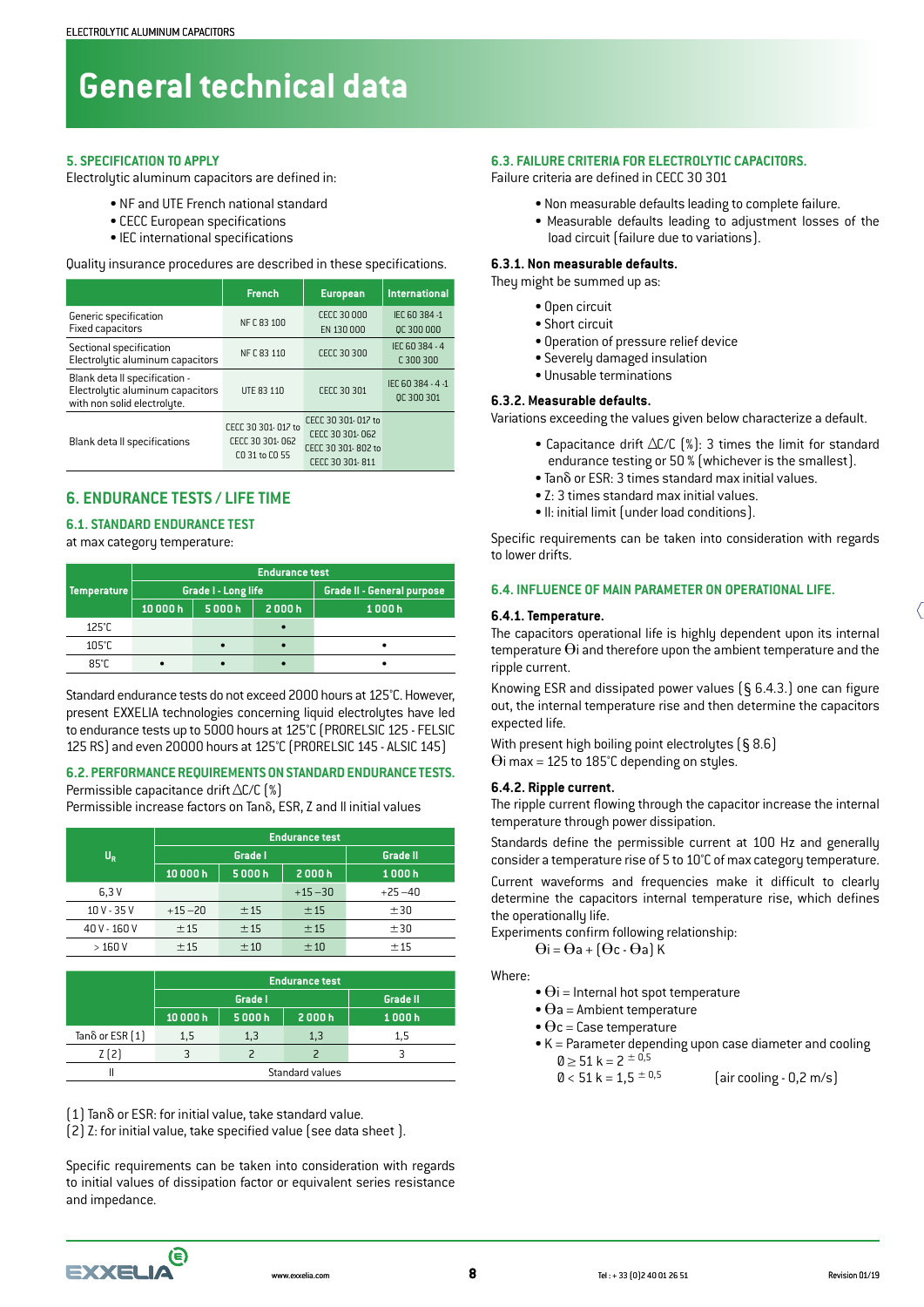#### **r.m.s. value according to current waveform.**

| <b>Function</b> | <b>Mean value</b> | R.m.s. value            | <b>Function</b>    | <b>Mean value</b> | R.m.s. value      | <b>Function</b>                                                  | Mean value | R.m.s. value |
|-----------------|-------------------|-------------------------|--------------------|-------------------|-------------------|------------------------------------------------------------------|------------|--------------|
| $\frac{1}{2}$   | A[t0/T]           | $A \sqrt{t \cdot T}$    | ╨<br>lы            | A/2               | $A\sqrt{3}$       | III U <sup>A</sup>                                               | $2A/\pi$   | $A/\sqrt{2}$ |
| ≝               | $A(t_1/T)$        | A $\sqrt{2t^1/3T}$      | $\mathbb{R}$       | $2A/\pi$ [to/T]   | $A\sqrt{t^0/2T}$  | $\mathbf{r}$                                                     | A/2        | $A/\sqrt{3}$ |
| t⊿la            | $A/2$ [to/T]      | A $\sqrt{\text{to/3T}}$ | <u>INL</u><br>$-1$ | $A/2$ [to/T]      | A $\sqrt{t_0/3T}$ | $\begin{array}{ c c }\n\hline\n\text{A} & \text{A}\n\end{array}$ |            | А            |

#### **6.4.3. Dissipated power versus case dimension**

For calculations of ripple currents, considering an internal temperature rise of 10°C



 $P = Dissigned power (mW)$ 

 $\Theta$ i -  $\Theta$ a = 10°C)

ESR: Equivalent series resistance (100 Hz 20°C)

I: Ripple current (r.m.s. value at 100 Hz)

For different frequencies from 100 Hz, I must be multiplied by the factor F, according to above chart.:

#### **6.4.4. Thermal resistance Rth and air cooling**

Rth is static thermal resistance (without cooling) between capacitor central hot spot and ambient temperature measured at a distance of one capacitor diameter



Forced or not cooling air can lead to a significant decrease of these values.

Consequently, r.m.s. ripple current can be increased as a function of air cooling speed:

| 0 <sub>mm</sub><br>(inches) | $\leq$ 0,5 m/s | 1 m/s        | 2 m/s        | 3 m/s         | $\geq$ 4 m/s |
|-----------------------------|----------------|--------------|--------------|---------------|--------------|
| $66 - 90$                   | ∼              | 1.1 I $\sim$ | $-1.21$      | 1.25 l~       | 1,3 I~       |
| $36 - 51$                   | ∼              | 1.2 I~       | 1.4 l $\sim$ | 1,45 l $\sim$ | $1,5 -$      |

This parameter shall be applied to one capacitor alone. For capacitors in bank, ambient temperature must be strictly equal around all capacitors.

#### **6.4.5. Quality guaranty**

We guarantee products manufactured during 2 years from the data of shipment against defaults of material and assembly.

This guaranty can be involved by the buyer only if our products are used within normal conditions, always according to the state of the art and taking in account storage conditions.

The equipment design should take into consideration possible failures of our capacitors and related effects in order to avoid them.

Guaranty is not applicable for damages occurred by surge voltage, irregular use, polarity inversion or maintenance default.

Guaranty is exclusively limited to the replacement of individual defective capacitors within the terms of delivery. This rule applied to all cases and particularly to any further consequence of failures.

#### **6.4.6. Reliability**

Failure rate:



Failure rate is measured in FIT (failure in time =  $10^{-9}$  / hour). The failure rate is set up during the life time of the capacitor (phase II) I. Early failure phase (generally excluded during ageing process). II. Operational life time of the capacitors III. End of life

www.exxelia.com Tel : + 33 (0)2 40 01 26 51 Revision 01/19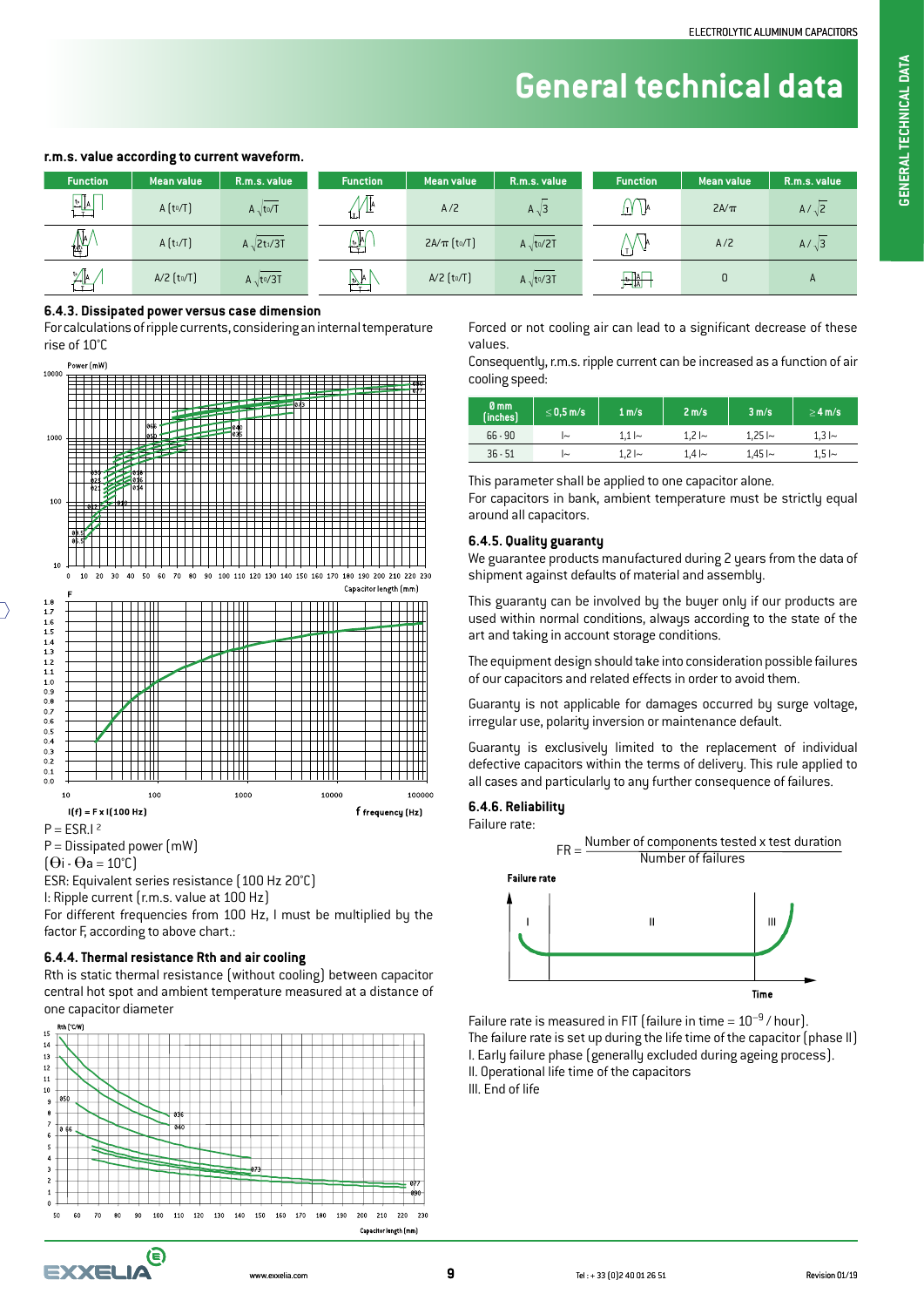#### Mean time between failures MTBF = 1/FR mesured in years Multiplying factor of FR with voltage and temperature

| Range                                                                                                                                                                                                                                                                                                                                                                                 | Failure rate for a failure percentage not<br>exceeding 1% with a confidence level of 60 % |
|---------------------------------------------------------------------------------------------------------------------------------------------------------------------------------------------------------------------------------------------------------------------------------------------------------------------------------------------------------------------------------------|-------------------------------------------------------------------------------------------|
| FFI SIC 85 $>$ 350 V<br>FELSIC HC $>$ 350 V<br>SNAPSIC - SNAPSIC HC > 350 V<br>SNAPSIC $4P > 350V$<br>PROMISIC 031 $0 = 6.5$<br>SICAL CO 42 - SICAL > 350 V                                                                                                                                                                                                                           | 50 FIT - $[MTBF = 2280]$                                                                  |
| FELSIC 037 - 039<br>FELSIC $85 \leq 350$ V<br>FELSIC HC $<$ 350 V<br><b>CUBISIC</b><br>CI FRS<br>SNAPSIC 105 - SNAPSIC 105 4P<br>SNAPSIC 105 LP - SNAPSIC HV<br>SNAPSIC - SNAPSIC $4P < 350V$<br>SNAPSIC HC $\leq$ 350 V<br>ALSIC IR - ALSIC 145 - ALSIC HV -<br>VACSIC 150 - VACSIC<br>SICAL CO 42 - SICAL $<$ 350 V<br>PRORELSIC $1250 = 6.5$<br>RELSIC 033<br>PROMISIC 031 0 > 6.5 | 25 FIT - $[MTBF = 4560]$                                                                  |
| FELSIC 125 FRS - SNAPSIC 125<br>FELSIC HV - FELSIC 105                                                                                                                                                                                                                                                                                                                                | 10 FIT - (MTBF = 11410)                                                                   |
| PRORELSIC 125 0 > 6,5<br>PRORELSIC 145                                                                                                                                                                                                                                                                                                                                                | $5$ FIT - $(MTBF = 22820)$                                                                |

|        |           |                                   |    | Temperature [°C] |     |                                       |  |
|--------|-----------|-----------------------------------|----|------------------|-----|---------------------------------------|--|
|        | $\leq 40$ | -50                               | 60 |                  |     | 70   85   105 [1]   125 [1]   145 [1] |  |
| Factor |           | 1.5                               |    | 3.4              | 6.3 | 14                                    |  |
|        |           | [1] Only for nermitted canacitors |    |                  |     |                                       |  |

(1) Only for permitted capacitors

|        | Percentage of rated voltage [2]     |     |     |  |  |  |  |  |
|--------|-------------------------------------|-----|-----|--|--|--|--|--|
|        | 100 %<br>80 <sup>%</sup><br>50%     |     |     |  |  |  |  |  |
| Factor |                                     | 0.8 | Ս.Ե |  |  |  |  |  |
|        | [2] This voltage has to be constant |     |     |  |  |  |  |  |

| <b>Environ-</b><br>ment | <b>Without vibration</b>            |                | <b>Ground with vibrations or mob lle</b> |                                              |                                                               |        |
|-------------------------|-------------------------------------|----------------|------------------------------------------|----------------------------------------------|---------------------------------------------------------------|--------|
|                         | Ground,<br>fix<br>Controlled<br>air | Ground.<br>fix | PRORELSIC<br>SNAPSIC 20 g<br>FELSIC 20 g | FELSIC 10 g<br>PROMISIC<br>SICAL $0 \leq 14$ | CI FRS -<br><b>SNAPSIC</b><br><b>RELSIC</b><br>$SICAL 0 > 14$ | ALSIC. |
| Factor                  |                                     |                |                                          |                                              |                                                               |        |

#### **7. MANUFACTURING FLOW CHART**

Process controls



 $\boldsymbol{\bm{\mathsf{\Theta}}}$ **EXXELIA**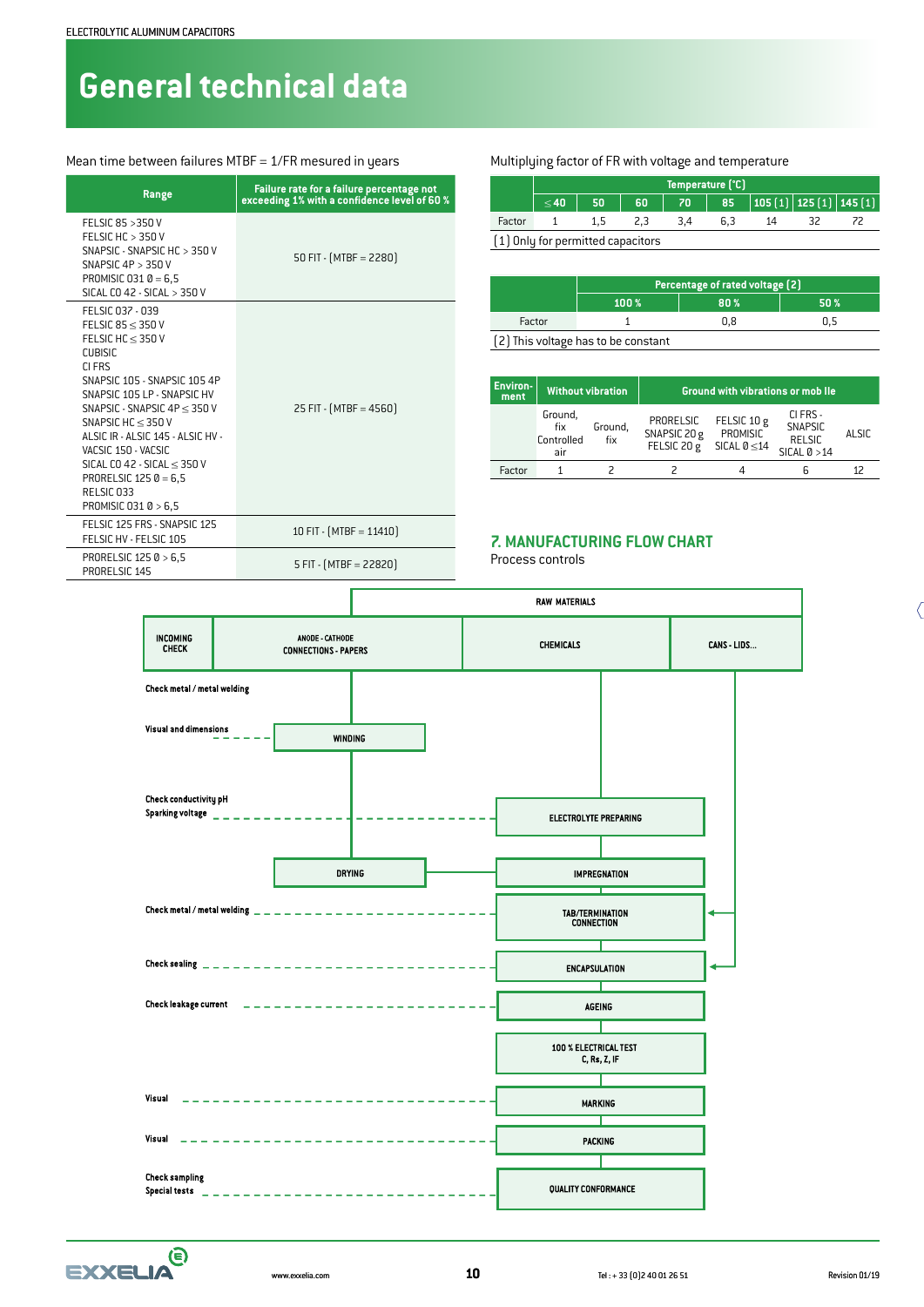# **GENERAL TECHNICAL DATA GENERAL TECHNICAL DATA**

## **General technical data**

#### **8. INFORMATION ON APPLICATION**

#### **8.1. CLEANING SOLVENTS**

Use aliphatic alcohols, such as denatured ethyl alcohol, isopropanol, or butylacetate, or else alkaline d Iluted solutions. Avoid incompatible solvents (halogenous for example).

#### **8.2. SHELF LIFE**

There is no electrical characteristics variation for long periods of storage except leakage current which can increase.

It is caused by chemical reactions between the dielectric alumina and the electrolyte. These reactions are reversible when switched on. Capacitors can generally be stored at temperature between –5° and +50°C without reforming for the following periods of time:

- For  $U_R \leq 100$  V, storage time: .........................5 years
- (up to 10 years under specific conditions)
- For  $100 \text{ V} < U_R \leq 360 \text{ V}$  storage time: ........ 3 years
- For 360 V <  $U_R$  < 500 V storage time: ........... 1 year
- For  $U_R \le 500$  V, storage time: .................... 6 months

Generally when these periods are overstepped, one hour at rated voltage causes the decrease of leakage current under the specified limits. An other way to avoid this leakage current increase problem is to always limit ava Ilable power through capacitor during first seconds or minutes after storage or transport, according to the following chart:



#### **8.3. LOW PRESSURE RESISTANCE**

EXXELIA capacitors can be used with ambient low pressure decreasing up to 10 mbar (altitude 28000 m – 92000 feet).

#### **8.4. MOUNTING SCREW TERMINALS CAPACITORS (FELSIC)**

Capacitors may be used vertically (terminals on top) or horizontally. When used horizontally, the following position in relation to the safety vent, is recommended:

Mounting capacitors in series may be used for operating voltage exceeding U<sub>R</sub>. See FELSIC in bank.



**Prominent negative polarity indicator [except Ø90 (3,543)]**

#### **8.5. MOUNTING SOLDER TYPE CAPACITORS.**

They may be used in any position. During mounting, avoid applying excessive force to capacitor pins or wires. There is a risk of damaging internal connections.

After soldering and for the same reasons, do not try to move the capacitor's body.

#### **8.6. ELECTROLYTES: SAFETY RULES.**

Electrolytes used in EXXELIA capacitors are manufactured by EXXELIA. Main solvents are generally  $\gamma$  butyrolactone and ethylene glycol, very stable high boiling point solvents. Ionic conductive salts in electrolyte induce a very weak acidity (pH 5 to 7).

#### **8.7. ENVIRONMENT.**

In aluminium capacitors with liquid electrolyte there is no component showing a pollution risk, in small amounts, of air or water. EXXELIA is always involved in this security field particularly in using chemicals for electrolyte, without well-known risks.

- Dimethylformamide (DMF) dangerous solvent forbidden in several uses is completely excluded by EXXELIA,since 1990.
- There is no halogen compound such as chlorofluorocarbon (CFC or FCKW in german) or polychlorobiphenyl (PCBPyralene) or pentabromodiphenylether or octabromodiphenylether.

There is neither benzene, toluene or phenyl compound nor explosive such as picric acid, nor asbestos in plastic covers. All the capacitors made by EXXELIA since 1991, can be scrapped or used in raw materials recycling processes without special care in compliance with Community rules.

EXXELIA aluminium capacitors with non-solid electrolyte are particularly suitable for different kinds of environment taking in account severity increasing laws.

European directives 2003/11/EC, 2002/96/EC (WEEE) and 2002/95/ EC (RoHS) applies to all EXXELIA capacitors including every solder type, manufactured with pure tin coated pins or wires, since at least January 2006.

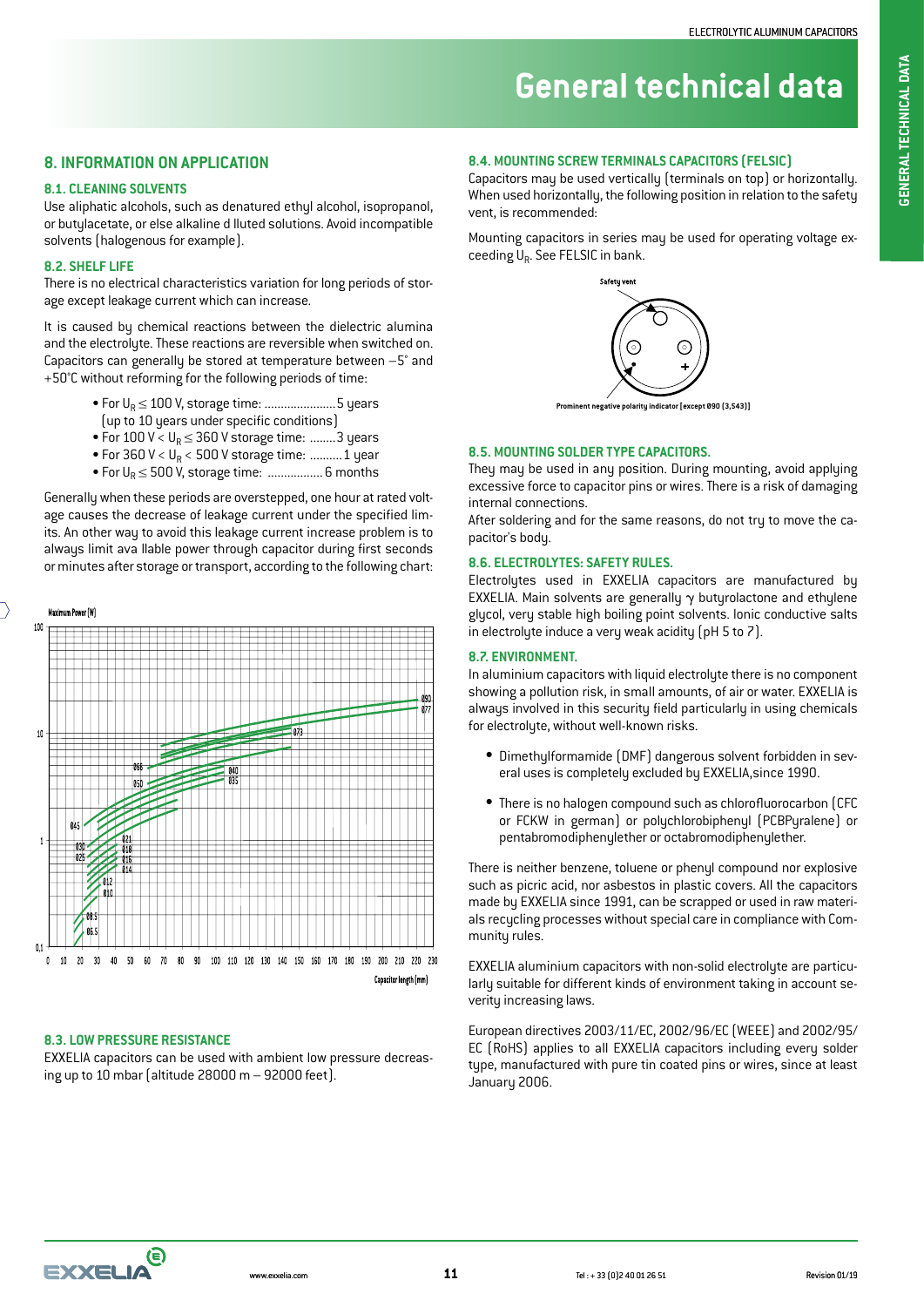## **Mounting and insulating parts**

#### **STUD FIXING: FELSIC BD**

Steel nut, spring washer and insulating washer are delivered loosely with the capacitor.

#### **STANDARD MOUNTING WITH:**

Insulating washer and steel nut



Insulating plastic nut with or without insulating washer







## **Ring - clip mounting: FELSIC LP**

Ring clips shall be ordered separately. Tightening screws and nuts are supplied loosely.

#### Plastic cap on bracket



| <b>FELSIC 85 LP</b><br><b>FELSIC 105 LP</b> | Code    |
|---------------------------------------------|---------|
| Metal bracket                               | A691055 |
| Plastic cap                                 | A691065 |
|                                             |         |





**12**



|                    | DIMENSIONS in mm (inches) |           |                |      |          |  |  |  |  |  |
|--------------------|---------------------------|-----------|----------------|------|----------|--|--|--|--|--|
| <b>0 Capacitor</b> | M                         | <b>0A</b> | 0 <sub>B</sub> | 0 C  | Code     |  |  |  |  |  |
| 36                 | 8                         | 8.4       | 25             | 18,5 | A691060  |  |  |  |  |  |
| $51 - 77$          | 12                        | 12,5      | 30             | 21,5 | A 691061 |  |  |  |  |  |
| 90                 | 12                        | 12.5      | 35             | 21.5 | A691062  |  |  |  |  |  |

#### Insulating cap nut



|                     | <b>DIMENSIONS</b> in mm (inches)            |  |  |  |  |             |      |      |          |
|---------------------|---------------------------------------------|--|--|--|--|-------------|------|------|----------|
| н<br><b>0A</b><br>M |                                             |  |  |  |  | Max. torque | Code |      |          |
|                     | 8 (0,315) 25 (0,984) 15 (0,591) 17 (0,669)  |  |  |  |  |             |      | 3 Nm | A 691070 |
|                     | 12 (0,472) 30 (1,181) 20 (0,787) 19 (0,748) |  |  |  |  |             |      | 7 Nm | A 691071 |

www.exxelia.com Tel : + 33 (0)2 40 01 26 51 Revision 01/19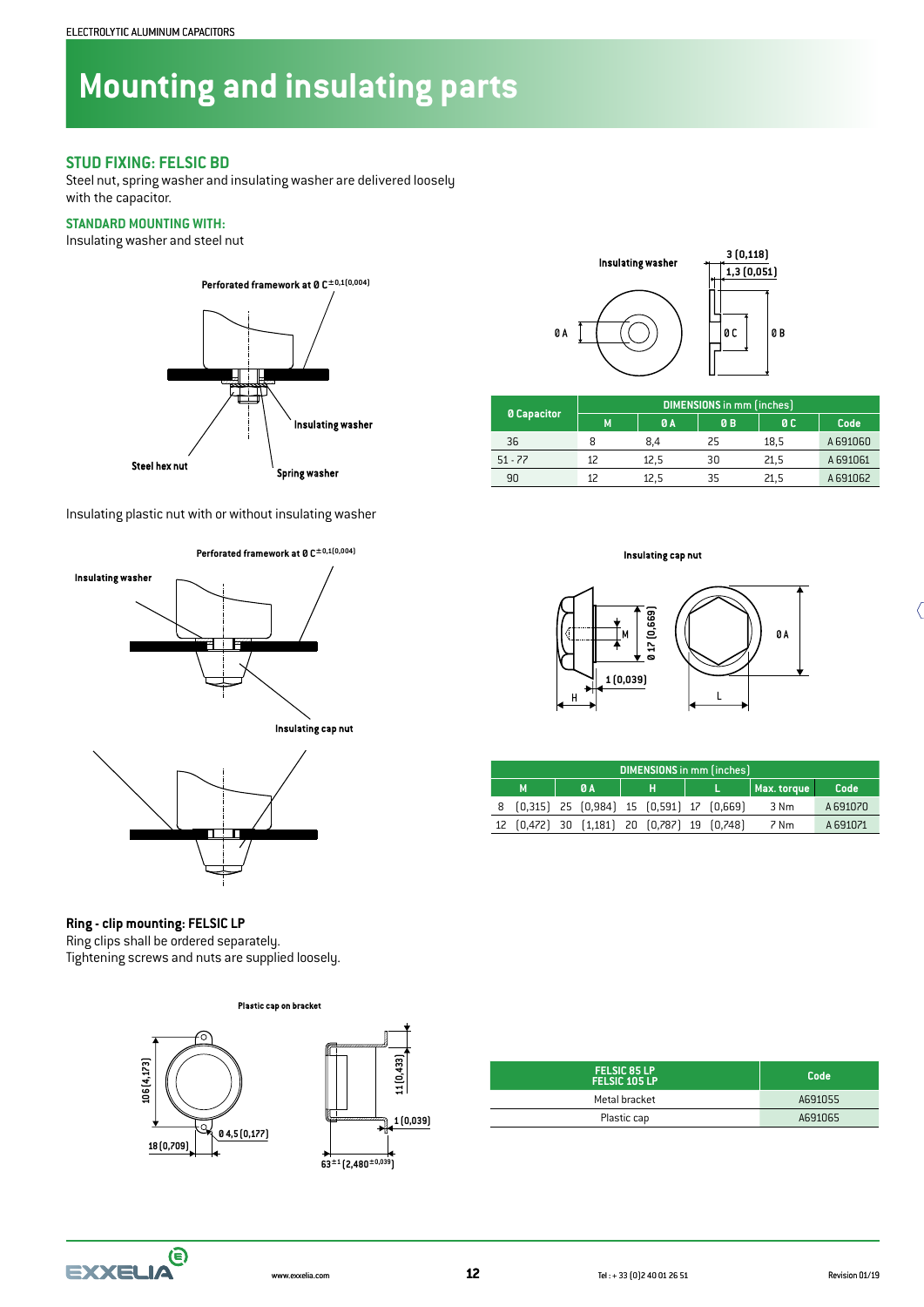### **Ring - clip mounting: FELSIC BC**

Ring clips shall be ordered separately.



#### **Stirrup mounting: CUBISIC LP**

Stirrups shall be ordered separately.

Tightening screws and nuts are supplied loosely

Salt mist endurance of screws and mounting accessories: minimum 96 h (IEC 600 68-2-11)



#### **PACKAGING**

#### **1. PACKAGING AND WEIGHT UNITS.**

#### **1.1. Capacitor with screw terminals**

|                          | Can DIMENSIONS in mm (inches) |             | Unit weight * |           |
|--------------------------|-------------------------------|-------------|---------------|-----------|
| Ø                        |                               | н           |               | (g)       |
| 36[1,417]                | 47 [1,850]                    | 52 (2,047)  | 53 (2,087)    | 70        |
| 36 [1,417]               | 60 [2,362]                    |             |               | 79        |
| 36[1,417]                | 80(3,150)                     | 81(3,189)   |               | 100       |
| 36 [1,417]<br>51 (2,008) | 104 (4,094)<br>47 [1,850]     | 105 [4,134] |               | 120<br>80 |
| 51(2,008)                | 62 [2,441]                    | 63(2,480)   |               | 105       |
| 51 [2,008]               | 81(3,189)                     | 82 [3,228]  |               | 190       |
| 51 [2,008]               | 104 (4,094)                   | 105 [4,134] |               | 260       |
| 51 [2,008]               | 112 [4,409]                   |             |               | 270       |
| 51 (2,008)               | 144 [5,669]                   |             |               | 370       |
| 66 (2,598)               | 104 (4,094)                   | 105 [4,134] |               | 430       |
| 66 (2,598)               | 112 [4,409]                   |             |               | 460       |
| 73 [2,874]               | 104 [4,094]                   | 112 [4,409] |               | 600       |
| 73 [2,874]               | 144 [5,669]                   |             |               | 680       |
| 77 [3,031]               | 104 (4,094)                   | 105 [4,134] |               | 620       |
| 77 (3,031)               | 144 [5,669]                   | 145 [5,709] |               | 860       |
| 77 [3,031]               | 200 [7,874]                   |             |               | 1300      |
| 77 (3,031)               | 220 [7,874]                   | 221 [8,701] |               | 1400      |
| 90(3,543)                | 67 [2,638]                    |             |               | 600       |
| 90(3,543)                | 144 [5,669]                   | 145 [5,709] |               | 1400      |
| 90(3,543)                | 200 (7,874)                   |             |               | 1800      |

 $*$  Unit weight = typical values

Possible variations of  $=$   $\pm$  25 % according to different voltage and capacitance.

#### **1.2. Radial solder types**

| <b>Can dimensions</b><br>mm (inches)                                             | <b>ALSIC</b>                                                                     | SNAP-<br><b>SIC</b> | Can<br>dimensions                | <b>ALSIC</b>                                                                                   | <b>SNAP-</b><br><b>SIC</b>                                                                  |                          |                                           |
|----------------------------------------------------------------------------------|----------------------------------------------------------------------------------|---------------------|----------------------------------|------------------------------------------------------------------------------------------------|---------------------------------------------------------------------------------------------|--------------------------|-------------------------------------------|
| Ø                                                                                | н                                                                                |                     | Weight* [g]                      | Ø                                                                                              | н                                                                                           |                          | Weight* (g)                               |
| 10 (0,394)                                                                       | 16 (0,630)                                                                       | 1,8                 |                                  | 35 (1,378)                                                                                     | 30(1,181)                                                                                   |                          | 50                                        |
| 12,5 [0,492]<br>12,5 [0,492]                                                     | 21 (0,827)<br>24 (0,945)                                                         | 4,5<br>5            |                                  | 35[1,378]<br>35 [1,378]<br>35 (1,378)                                                          | 40 [1,575]<br>45 [1,772]<br>50 [1,969]                                                      |                          | 50<br>52<br>60                            |
| 16 (0,630)                                                                       | 25(0,984)                                                                        | 8,2                 |                                  | 35 [1,378]<br>35 (1,378)                                                                       | 75 [2,953]<br>100 [3,937]                                                                   |                          | 95<br>125                                 |
| 22(0,866)<br>22 [0,866]<br>22 (0,866)                                            | 25 (0,984)<br>30 [1,181]<br>40 (1,575)                                           |                     | 15<br>17<br>18                   | 40 [1,575]<br>40 [1,575]<br>40 (1,575)                                                         | 40 [1,575]<br>50 [1,969]<br>75 [2,953]                                                      | $\overline{\phantom{a}}$ | 65<br>100<br>130                          |
| 25 (0,984)<br>25 (0,984)<br>25 (0,984)<br>25 (0,984)<br>25 (0,984)<br>25 (0,984) | 25 (0,984)<br>30 [1,181]<br>35 [1,378]<br>40 [1,575]<br>45 [1,772]<br>50 (1,969) |                     | 17<br>20<br>22<br>25<br>28<br>30 | 40 [1,575]<br>45 [1,772]<br>45 [1,772]<br>45 [1,772]<br>45 [1,772]<br>45 [1,772]<br>45 [1,772] | 100 [3,937]<br>21(0,827)<br>(0, 984)<br>30 [1,181]<br>35[1,378]<br>45 [1,772]<br>75 [2,953] | $\overline{a}$           | 170<br>50<br>60<br>73<br>85<br>110<br>180 |
| 30(1,181)<br>30(1,181)<br>30 [1,181]<br>30(1,181)<br>30(1,181)<br>30 [1,181]     | 25(0,984)<br>30 [1,181]<br>35 [1,378]<br>40 [1,575]<br>45 [1,772]<br>50 (1,969)  |                     | 28<br>30<br>30<br>40<br>45<br>50 | 45 [1,772]                                                                                     | 100 [3,937]                                                                                 |                          | 240                                       |

|            | Can DIMENSIONS in mm (inches) |            | <b>CUBISIC</b> |
|------------|-------------------------------|------------|----------------|
|            |                               | н          | weight $[g]$   |
| 35 [1,378] | 35 [1,378]                    | 16 (0,630) | 30             |
| 35 [1,378] | 50(1,969)                     | 16 (0,630) | 40             |
| 45 [1,772] | 35 [1,378]                    | 12 [0,472] | 30             |
| 45 [1,772] | 50 [1,969]                    | 12 [0,472] | 45             |
| 45 [1,772] | 75 [2,953]                    | 12 (0,472) | 60             |

 $*$  Unit weight = typical values

Possible variations of  $=$   $\pm$  25 % according to different voltage and capacitance.

#### **1.3. Axial types**

|                                        | Can DIMENSIONS in mm (inches)          | <b>PRORELSIC</b><br><b>RELSIC</b> | <b>PRORELSIC</b><br><b>PROMISIC</b> | SICAL CO 42<br><b>SICAL</b> |
|----------------------------------------|----------------------------------------|-----------------------------------|-------------------------------------|-----------------------------|
| Ø                                      | Ĥ                                      | Unit weight*<br>(g)               | Unit weight*<br>(g)                 | Unit weight*<br>(g)         |
| 6,5(0,256)<br>6,5(0,256)               | 15 (0,591)<br>19 (0,748)               |                                   | 1,6<br>1,8                          | 1,8                         |
| 8,5(0,335)                             | 19 [0,748]                             |                                   | 2,3                                 | 2,3                         |
| 10 [0,394]<br>10 [0,394]<br>10 [0,394] | 19 (0,748)<br>25 (0,984)<br>28 (1,102) |                                   | 2,8<br>3,5<br>3,8                   | 2,8<br>3,5                  |
| 12 [0,472]<br>12 (0,472)               | 25 (0,984)<br>30 [1,181]               |                                   | 5<br>5,4                            | 5,4                         |
| 14 (0,551)<br>14 (0,551)               | 30(1,181)<br>41 [1,614]                |                                   | 6,9<br>9,5                          | 6,9                         |
| [0,630]                                | 30 [1,181]                             | 7,7                               |                                     | 7,7                         |
| 18 (0,709)<br>18 (0,709)               | 35 [1,378]<br>40 [1,575]               | 13,6<br>15,3                      |                                     | 15,3                        |
| 21 [0,827]                             | 40 [1,575]                             | 19,5                              |                                     | 19,5                        |
| 25 (0,984)<br>25 (0,984)<br>25 (0,984) | 40 (1,575)<br>50 [1,969]<br>75 [2,953] | 28<br>35<br>56                    |                                     | 28<br>35<br>56              |

 $*$  Unit weight = typical values

Possible variations of  $=$   $\pm$  25 % according to different voltage and capacitance.